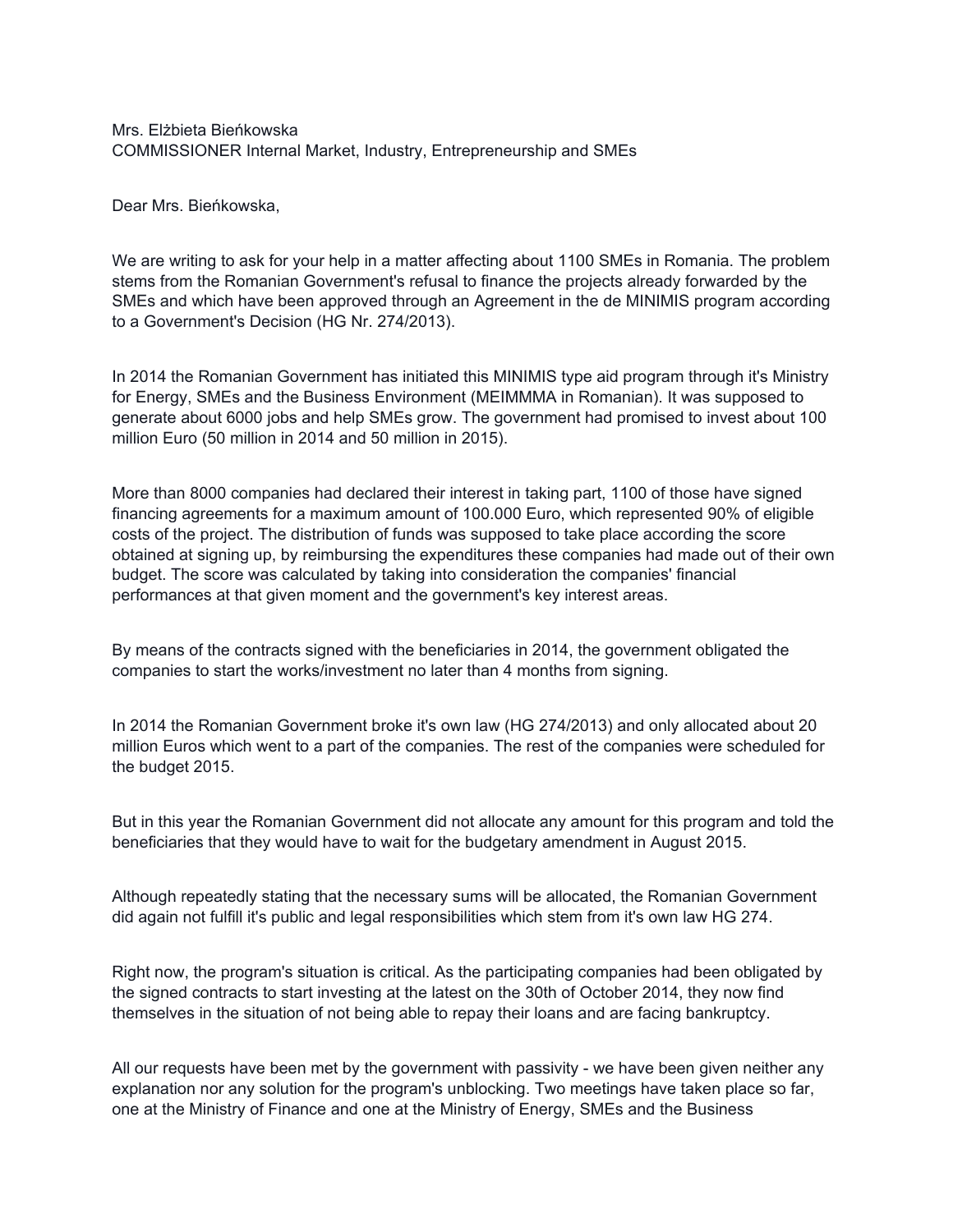Environment (MEIMMMA). Unfortunately the two ministries are blaming each other without offering a solution for this situation.

According to the legislation, the program must end on the 31st of December 2015. If the situation will not be solved, many of the participating companies will face bankruptcy, the program will not meet it's success targets and the companies which will not go bankrupt will not be able to generate the planned jobs and might even have to let some of their employees go.

Therefore we come to ask you for help, please put pressure in any possible way on the Romanian Government and other authorized authorities to solve this dramatic situation.

Respectfully,

SC GUV ELECTRONICS PROD SRL – Legal Representative - legal Gavrilescu Costin SC ELECTRIC S.R.L.– Legal Representative - legal Toni Buzaianu SC MARCONFPOP SRL – Legal Representative - Demian Dana-Elena SC ALMIMOB SRL – Legal Representative - Demian Dana-Elena SC RALOM SRL – Legal Representative - Vasile Birla SC RODNA DONTEL SRL– Legal Representative - Mihalache Adrian SC DIAMANT MED SRL– Legal Representative - Amnasan Cornel SC AGROPAN SERV SRL– Legal Representative - Cristina Anghel SC IMPERIAL PG SRL– Legal Representative - Craciunescu Petre Bogdan SC FAVI MOB SRL– Legal Representative - SENCIUC AVRAM SC PRO DENY CONSTRUCT SRL – Legal Representative - Petre Tiberiu Ionut SC M.H.S. BEARINGS SRL– Legal Representative - Motoc Ioan SC VIT TRACE LINE SRL– Legal Representative - Bortoi Vasile SC VESTHERM TM SRL– Legal Representative - Doia Ioan Calin SC CARASCO IMPEX SRL – Legal Representative - Carasel Ciprian Mihai SC CHEILE GRADISTEI SRL– Legal Representative - legal Bucsoiu Alin SC FICIU COM PROD S.R.L– Legal Representative - Narcisa Podeanu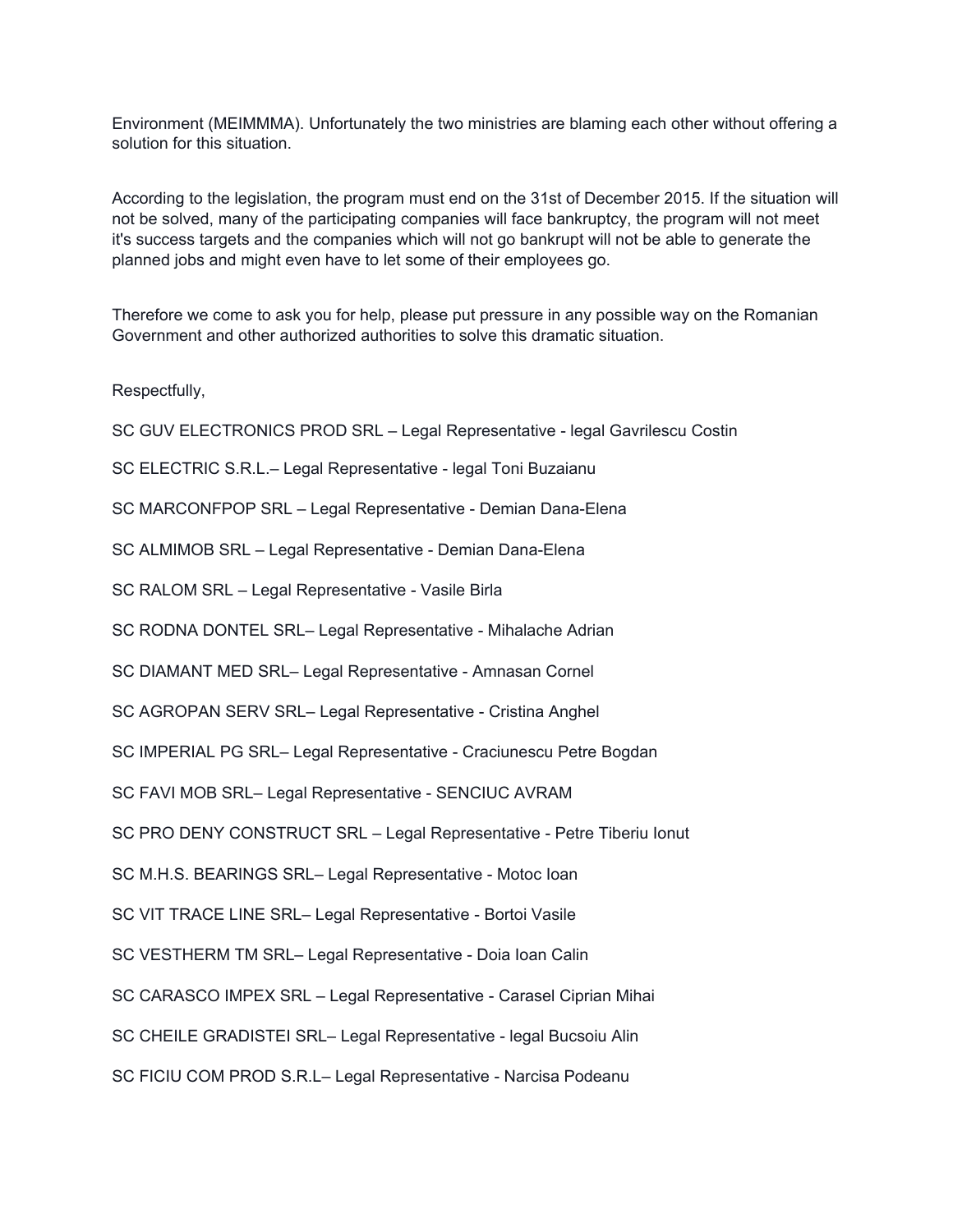SC PAN ADAMI S.R.L.– Legal Representative - Narcisa Podeanu

- SC ONDUCARTON SRL Legal Representative Ulici Gheorghe Ilies
- SC FORTZA-RO SRL Legal Representative ACCANELLO GIULIANO
- SC RETURPACK Legal Representative Vadadi Lorand
- SC MIRDATOD PROD SRL Legal Representative legal Todoran Mircea
- SC MIDAROM ABRASIVES SRL Legal Representative Mehelean Dan
- SCORZA SRL Legal Representative Scortanu Ion
- MESTA MARMURA SI TRAVERTIN SRL Legal Representative Gur Bilal
- SILVER SERVICE SRL Legal Representative Ilas Gabriel
- SPLASH DAS AUTO SRL Legal Representative Dascalu Alina Georgiana
- ROZMARING SRL Legal Representative SZEKELY DIONISIE
- AS.SEB COMPANY S.R.L. Legal Representative Ciornei Marius
- CERESERV CONSULTING SRL Legal Representative Agop Gheorghe
- FEROX SRL Legal Representative Murvai Csaba
- ROMBIS SRL Legal Representative Lazurca Nicu
- BEST PLATE SRL Legal Representative Mihaela Costache
- EUROAMCON SRL Legal Representative Males George
- NORDINOVA SRL – Legal Representative Vajna Emi|
- MASTER CONSULT PROJECT SRL Legal Representative Florin Isbasescu
- ART INFOMARK SRL Legal Representative Davidescu Nicoleta
- PADMA TRADING SRL Legal Representative legal Dan Turturea
- AQUILA CONSULTING TRADING SRL Legal Representative Mihalcescu Mihai
- LEVI LUX SRL Legal Representative Ghengiamet Levent
- DINAMIC BMP SRL Legal Representative legal Sorin Paval
- MAXIM DESIGN Legal Representative Gaidau Viorel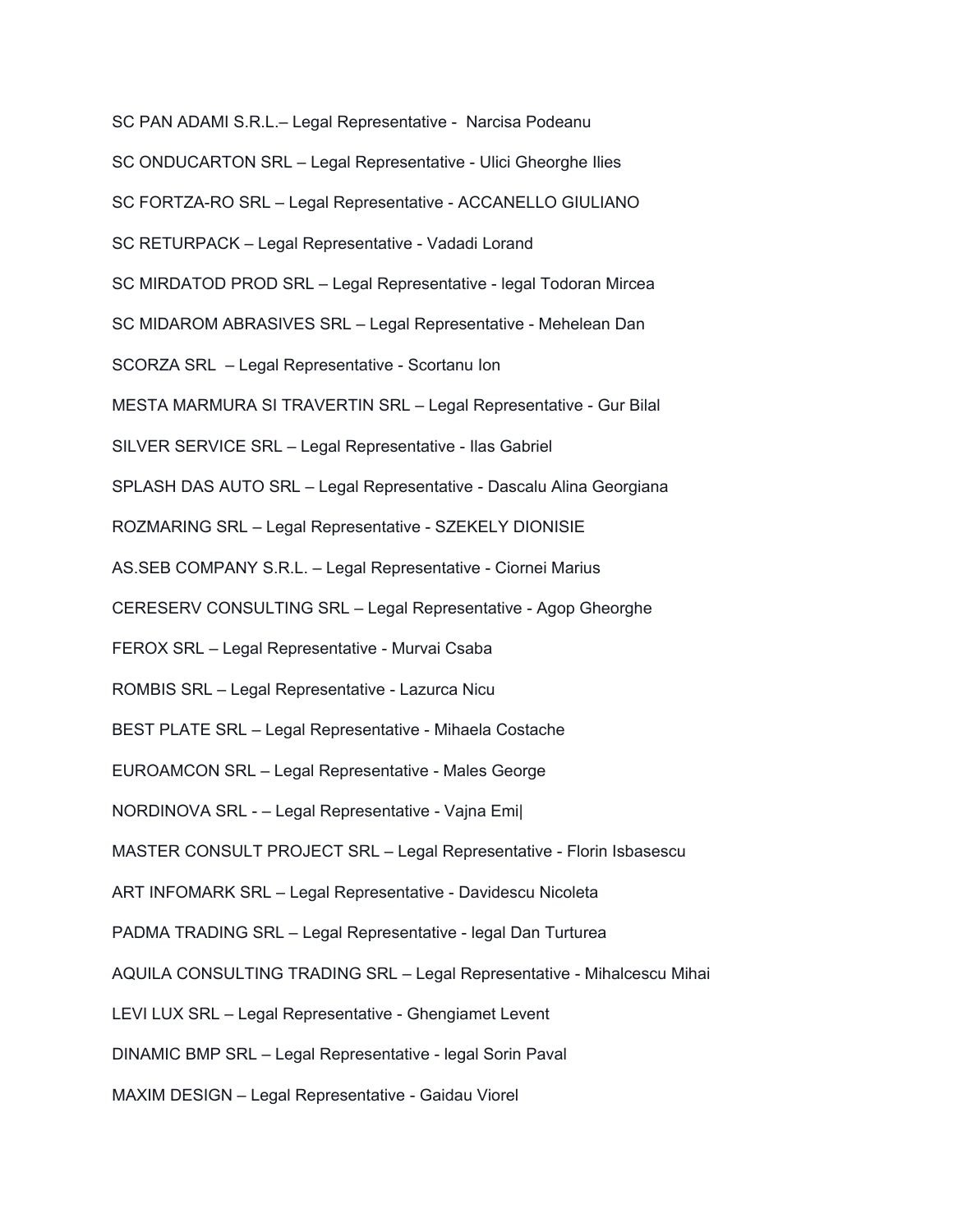ARCOS SRL – Legal Representative - Laura Sima

TES MEDIA GROUP SRL – Legal Representative - Dana Ioana Spirea

MAGNATECH SRL– Legal Representative - Tătar Adrian

CONFERO FINANCE SRL – Legal Representative - Mihaela Stănescu

ANALKO ALUMINIUN INDUSTRY SRL – Legal Representative - Kochilas Evangelos

LACTATIM SRL – Legal Representative - Timis Maria

FAR EST WINDOWS– Legal Representative - CRISTIAN ZAMFIR

POLDNEK PROD SRL– Legal Representative - BOLDEA Octavian

RONERA rubber S.A – Legal Representative - Angela Pintilie

DOCZY GRANIT SRL– Legal Representative - Doczy Andra

Leading Solutions SRL – Legal Representative - Goeminne Kris

FLINTAB S.R.L. – Legal Representative - Valentina Brezeanu

Charme Cosmetics SRL – Legal Representative - Legal Malina Maria

CECONII SRL – Legal Representative - Graur Ioan Marin

BEST NUTS SRL – Legal Representative - Marius CHEVERESAN

Sebert Tehnologie S.R.L – Legal Representative - Kopacz Laszlo

LUDICOM ART SRL – Legal Representative - Cuturela Lucian

MERTICO SRL – Legal Representative - LUPULESCU Miron

GOODWILL CONSULTING SRL – Legal Representative - Dezso Peter

PRODREGMOL S.R.L. – Legal Representative - Moldovan Francisc

EFD INDUCTION SRL – Legal Representative - Tofan Catalin

Bogomobil SRL – Legal Representative - Bogosel Gheorghe Farmanat Poieni SRL – Legal Representative - Bogojel Aureliu

Nyuszika Depozit de Constructii SRL– Legal Representative - Varga

Sassy Sweets SRL – Legal Representative - Anda Calinici